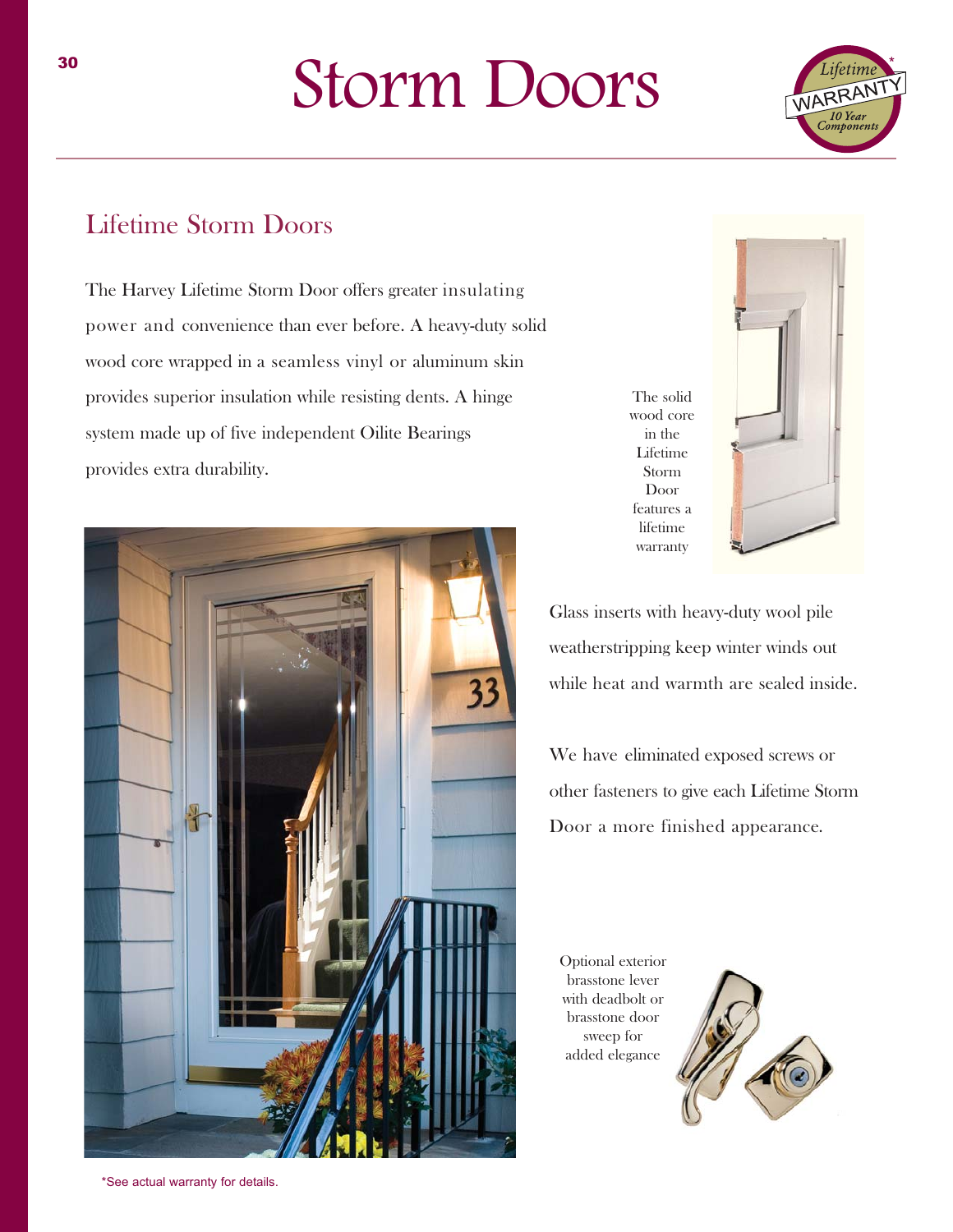

Actual colors may vary.



Easy release finger latches allow for quick seasonal changes of screens and glass panels













Choose the timeless beauty of beveled glass for an upscale look













Lexington One-Lite Self Storing

Lifetime Storm Doors available in white vinyl or bronze aluminum. \*Panorama style available in 32" x 80" and 36" x 80" style only.

Heavy Duty Stainless Steel Screen Option

Designed to be a permanent fixture, the heavy-duty black powder coated stainless steel screen is installed as a preassembled unit. A 90 degree bend along the screen's edges locks it firmly into the solid core door frame. (Glass inserts may be added or removed, but the screen always remains fixed.)



Deluxe hardware with deadbolt and

heavy-duty knob set

are optional

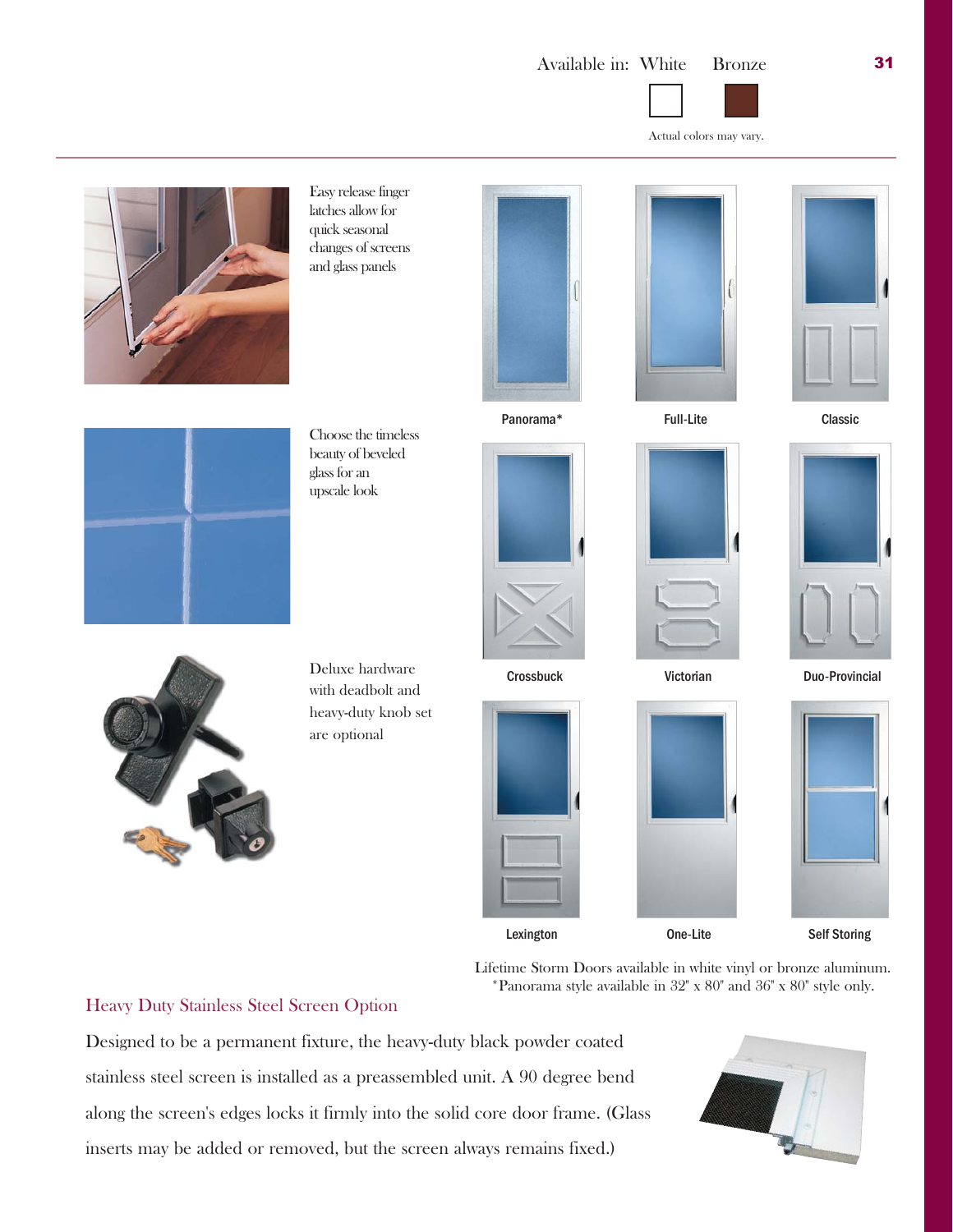# Storm Doors



### Traditional Storm Doors

The Harvey Traditional Storm Door has been designed to suit yourstyle. Each door comes with both a glass and a screen insert. The glass insert has wool pile weatherstripping to provide extra protection against drafts. For greater durability, electrostaticallyapplied enamel paint is baked to a hard, tough finish, and an adjustable bottom expander with dual weatherstripping ensures a snug fit to your door's threshold.





#### Harvey Traditional Storm Door features:

Super strength extruded corners guaranteed against breaking or sagging

- Full-length piano hinge is pre-lubricated and anodized for long trouble-free service
- Door frame is constructed of heavy-duty tubular extrusions
- Super strength extruded corners are guaranteed against breaking or sagging
- Seasonal changes from glass to screen are easily accomplished with thumb screws and clips
- Adjustable bottom expander has dual weatherstripping to ensure a snug fit to the threshold

\*See actual warranty for details.